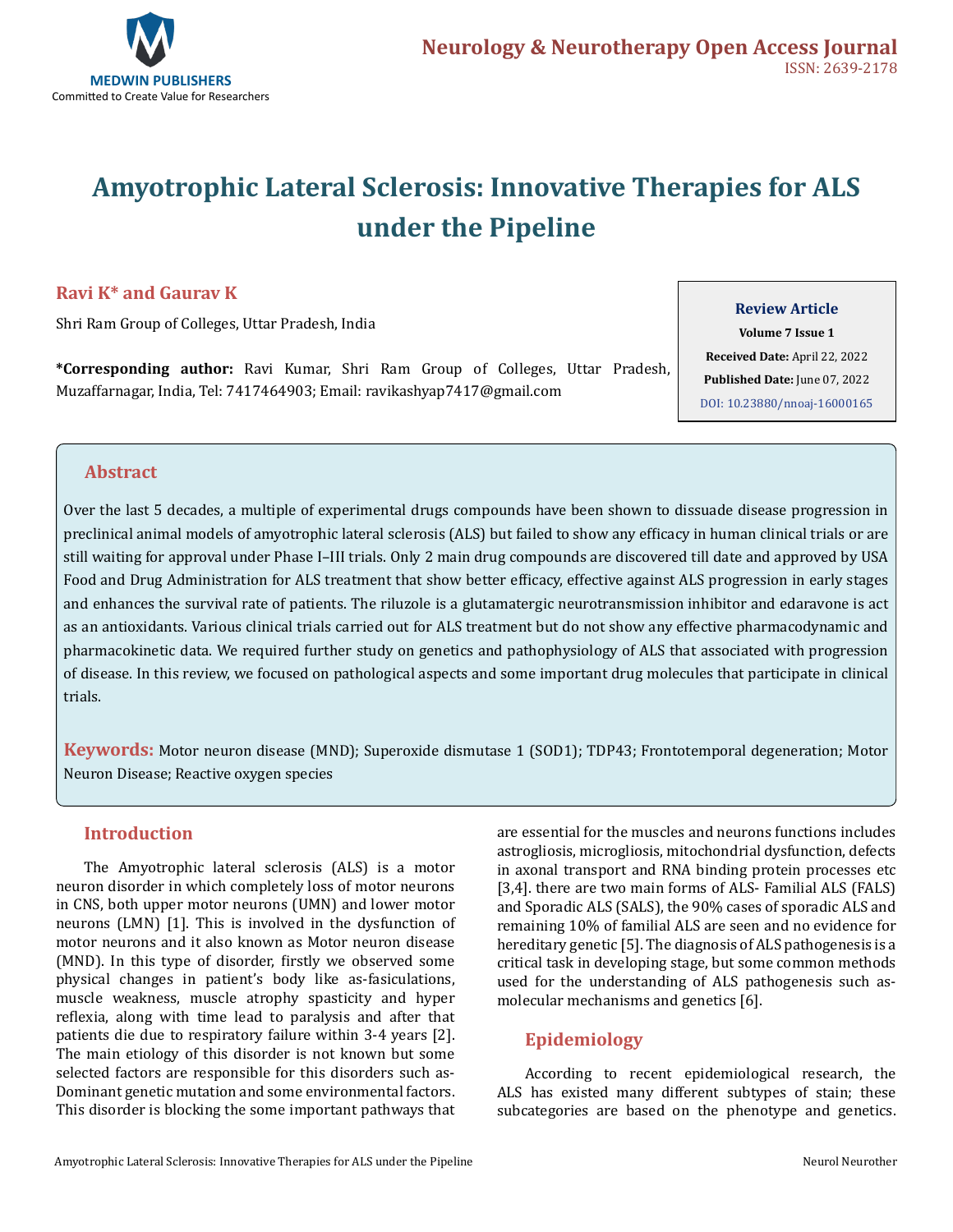Mostly patients with ALS have ubiquitinated inclusions that stain for trans active response (TAR) DNA-binding protein 43 (TDP43) [7,8]. In 1992, the ALS was very rare about 1.5 to 2.7 per 100,000 in Asia and in 2008 the no. of cases are reported between 1.4 to 1.8 per lakh, no prevalence in disease. This disorder is mostly affected to male than the female (1.5:1 ratio) [9]. The main reason in male excess is possible protective hormonal factors in woman those protect from this disorder. Through recent study, the mortality rate of this disease rise from 1.54 to 2.55 per lakh/year [10]. Although most cases of ALS are sporadic, about 5% of cases have a family history of ALS (fALS) [11].

## **Factors Associated with ALS**

The ALS is a type of disorder that related to the some important factors and these factors are the affect the motor neuron activity/efficacy like as heavy metals, agriculture chemicals, solvents, physical activity, type of diet, dust/ fibers/fumes, and electrical magnetic fields etc. These factors are increases the developing risk of ALS [12].

**Chemical Exposure and Heavy Metals:** The chemicals and heavy metals are associated with the inducing of ALS, the agricultural pesticides/chemicals like as pesticides, fertilizers, insecticides and herbicides are commonly associated with the risk of ALS [13]. If any person's regularly expose these chemicals last 5 years, so induced the risk of acquiring ALS and the death rate are more than two times compare to unexposed persons [13]. Other than pesticides, the heavy metals like as lead are associated with ALS, when exposed in high concentration. The lead are indirectly associated with mitochondria, strengthen glutamate's and oxidative damage those connected with ALS disorder [14]. The manganese metal have neurotoxic properties because they cross the every barrier system at choroid plexus and deposit in the central nervous system. In cerebrospinal fluid (CSF)sample of ALS patients, concentration of manganese were significantly elevated (5.67 mg/L)compared with normal person's (2.08 mg/L).The welders exposed high concentration of manganese through the breathings [15]. Other heavy metals that associated with this disorder and all significantly elevated concentration in CSF in ALS patients, such as-aluminum, cobalt, arsenic, cadmium, copper, zinc, vanadium and uranium [16].

**Smoking:** The smoking enhances the chances of ALS due to some factors like as- oxidative stress, inflammation and neurotoxicity, because it contained dangerous heavy metals that affect the motor neuron functions [17]. Those people start the smoking in younger age, ALS risk are highest. Hike the mortality rate in ALS patients due to inhaled the cigarette smoke because it contains formaldehyde that induces the glycolysis and glutathione export in neural cells. Mostly, it changes the metabolism and oxidative stress in brain and may cause neurodegenerative disorders [13].

**Physical Activity:** Athletes have higher ALS risk compared to the normal population; however, performing passive to concretion physical activity has not shown an increased susceptibility of developing ALS. Some common genes that related with exercise (leukemia inhibitory factor, ciliary neurotrophic factor and vascular endothelial growth factor 2) and these are a risk factor for ALS [18]. But, some studies show the invalidating results about the ALS risk, because the only physical activity is not proven a main cause of ALS, in this type of patients, the genetic profile is responsible for ALS risk. The genetic profile is responsible for physical fitness but not muscles strength [19].

**Radiation/electromagnetic fields:** When a person's performed their work in a chemical laboratory where electromagnetic waves surrounded it. If they expose very low frequency electromagnetic waves, so generates cellular reactive oxygen (CRO) in very large quantity in own body, and these excessive quantity of CRO produce oxidative stress. Due to this, disable the antioxidant property of cells and it susceptible for ALS [20]. The electromagnetic waves is responsible for breaking DNA strands into brain cells, leading to apoptosis and necrosis and these events are responsible for ALS like risk [21]. Other than radiations, the daily diet are affect the functions of neurons, according to previous studies, those person's that consuming high quantity of glutamate and fat in their diet these affect easily with ALS like symptoms due to the selective neuron death because the overstimulation of glutamate receptor that increase the  $Ca^{2+}$ intracellular, and while those consume the high Omega3 fatty acids, Vitamin E, and fibers show the defensive effect against ALS [22].

#### **Symptoms of ALS**

The Amyotrophic Lateral Sclerosis (ALS) is a neurological disorder in which damage the functional activity of both neurons, upper motor neuron (UMN) and lover motor neuron (LMN). Some common features that associated with ALS patients like as [23,24]-

- • Difficulties in speech and swallowing
- • Muscles weakness
- • Wasting of Muscles
- Muscle atrophy
- • Fasciculation
- Flail arm and flail leg

# **Molecular Mechanism**

Various intra-cellularly mechanism that responsible for degeneration of motor neurons in ALS. The common cause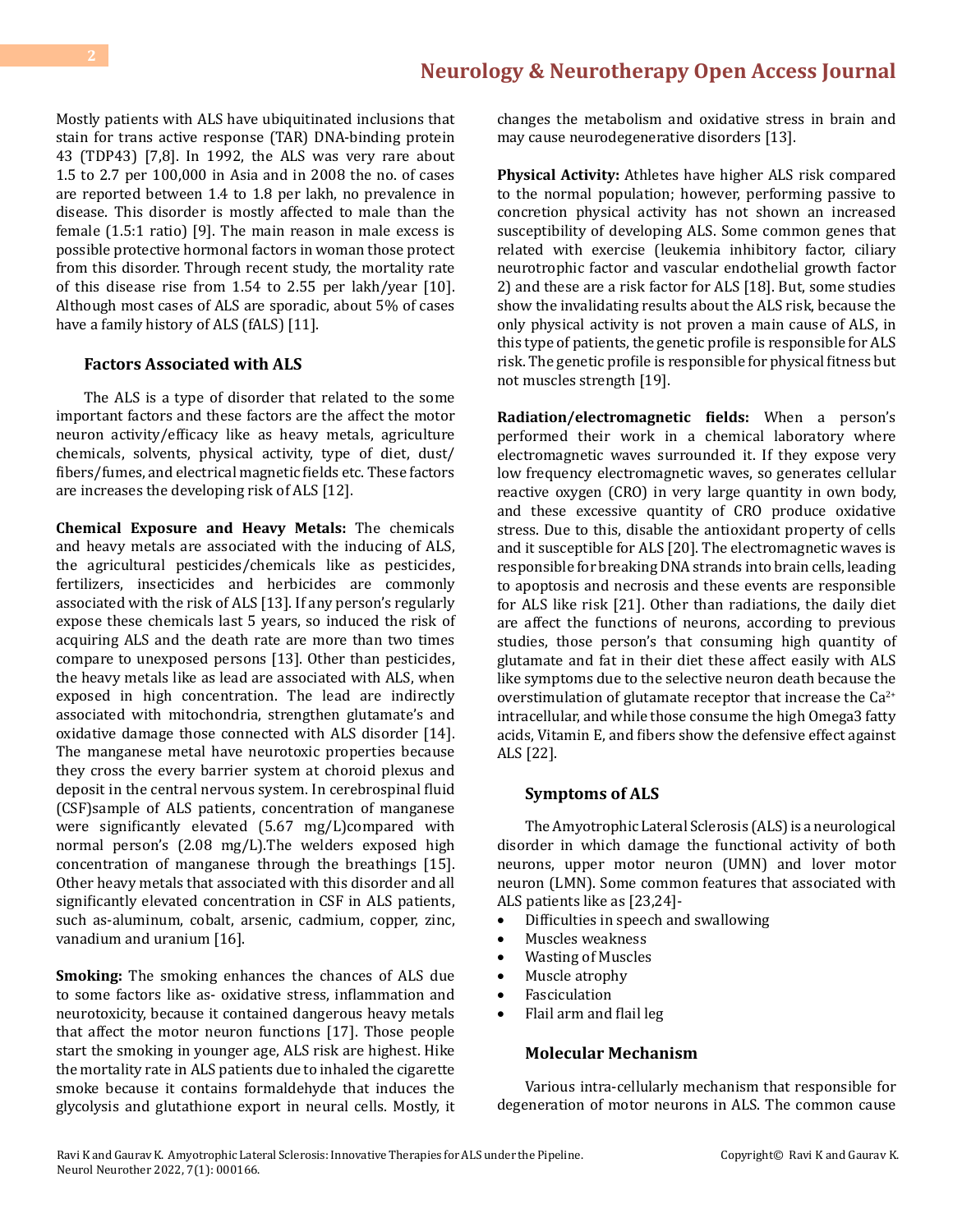of ALS is a mutation of gene misreading the antioxidant enzyme superoxide dismutase 1 (SOD1).These SOD1 is show the structural instability in mutated enzyme, lead to death of motor neuron in CNS [25,26]. Instead of this various other biochemical factors which cause ALS like symptoms such as- mitochondrial dysfunction, impaired axonal structure, glutamate excite-toxicity and free radical-mediated oxidative stress etc. These all factors are considered secondary events in ALS generation [27].

**Structural and Functional Abnormalities of mitochondria:** Mitochondria act as a powerhouse of every cells of body that responsible for converting energy into ATP, these form of energy is required for the metabolism of the cells. The mitochondria are performing the main role in regulating the neurons and other important events in cell. The mitochondrion is a cell membrane bound organelles and it perform the important role in the regulating of cell functions. Some important function of mitochondria are-Cellular respiration, Intracellular energy production, Calcium homeostasis and control of apoptosis etc [27]. According to previous study, if abnormalities in mitochondrial function, i.e. morphological and biochemical, lead to cause of ALS. In ALS patients, observed the changes in morphology of mitochondria of skeletal muscle and spinal motor neurons like as- Magnify cristae, Swelling, Breakage network and abnormally release of neurotransmitters [28]. After carrying autopsy of ALS patients, researchers observed the mutant SOD1 is accumulate at the cytoplasmic surface of mitochondria that responsible for the transport of proteins and nucleotides. After increasing the misfolded mutant SOD1 in spinal cord mitochondria is considered as the main reason for mitochondrial dysfunction that leads to abnormal functioning of ATP production, calcium homeostasis, axonal transport of mitochondria, and apoptotic triggering [29]. Other than ATP generation, the mitochondria help in the regulation of cytosolic calcium level, because the dysregulation of Ca2+ in cytosole lead to neuronal death and pathogenesis of ALS. The calcium is act as intracellular messenger that responsible for the regulation of metabolic pathways, neurochemical transmitter and new neuron generation. Several studies have shown that cytosolic calcium is misregulated in ALS patients. The lower level of calcium in cytosolic contents, it can main factor of neurons damage [30].

**Glutamate excitotoxicity:** The glutamate is an anions of glutamic acid and it act as a neurotransmitter that used for the signals transmission in nerve cells. Its synthesized in the presynaptic cleft of neurons and it release during the neurotransmission. After releasing neurotransmitters from the synaptic cleft, it activates the postsynaptic receptors that present on postsynaptic neurons [31]. After bursting of synaptic cleft, the release of neurotransmitters, several glial

cells and proteins (as excitatory amino acid transporters). Through the release of glutamate, the concentration gradient balance are maintain and prevent the induction of neuronal damage, because the several studies explain, the level of glutamate/astroglalial cells at neuronal junction are very less in spinal cord and motor cortex of ALS patients [32]. Due to excess extracellular glutamate, over stimulating the glutamate receptors which lead to increase the influx of calcium and motor neurons. The high content of calcium at extracellular region, activate the  $Ca^{2+}$  dependent enzymatic pathways which helpful for the generation of free radicals. The various glutamate related changes in the biochemical process of cells that cause sporadic type ALS [33].

**Changes in axonal structure and transmission process:**  The motor neurons are major site for reflex action. It has long axons that responsible for the transmission of nerve impulses, RNA, proteins, lipids and other related neurotransmitters. The neuronal transmission through the soma is also called as retrograde while transmission through the synaptic part of neuromuscular junction is called anterograde. The mutant SOD1 is affect the both process of transmission (as retrograde and anterograde). The deregulation of axonal transport is performed a key role in path physiology of ALS [34]. Some important pathways that alter the axonal transport system those relate with mutant SOD1 such asexcitotoxic damage by glutamate, mitochondrial dysfunctions and dissociation of kinesin function through tumor necrosis factors etc. Abnormal axonal transport is responsible for the accumulation of neurofilaments, mitochondria and autophagosomes in degenerated motor neurons and it leads to motor neurons death [35-37]. The reactive oxygen species (ROS) is a byproduct of normal metabolism of oxygen. The reactive oxygen species (ROS) are accumulating in intracellular region of a cell and damage the physiology of cells. The oxidative stress is a difference between the production of ROS and cell antioxidant defenses. When the excess amount of ROS is accumulate in cell it causes changes in normal physiology of cell and due to this effect decrease the defensive ability of cells [38].

#### **Genetic Causes of Amyotrophic Lateral Sclerosis**

The both types of ALS are associated with genetic mutations. About 20% cases of ALS with autosomal dominant familial ALS are cause due to the mutations in particular genetic loci and less than 3% cases of sporadic ALS show mutations in the Copper-Zinc superoxide dismutase (SOD1) gene. The antioxidant functions of SOD1 are altering through the gain of toxin and get mutation in genes and produces ALS like symptoms [39]. The various other genes that associated with the causing of motor neuron disease (MND) such as – ALS in (ALS2), TAR DNA binding protein 43 (TDP-43), Vesicle associated membrane protein (VAPB), fusion in sarcoma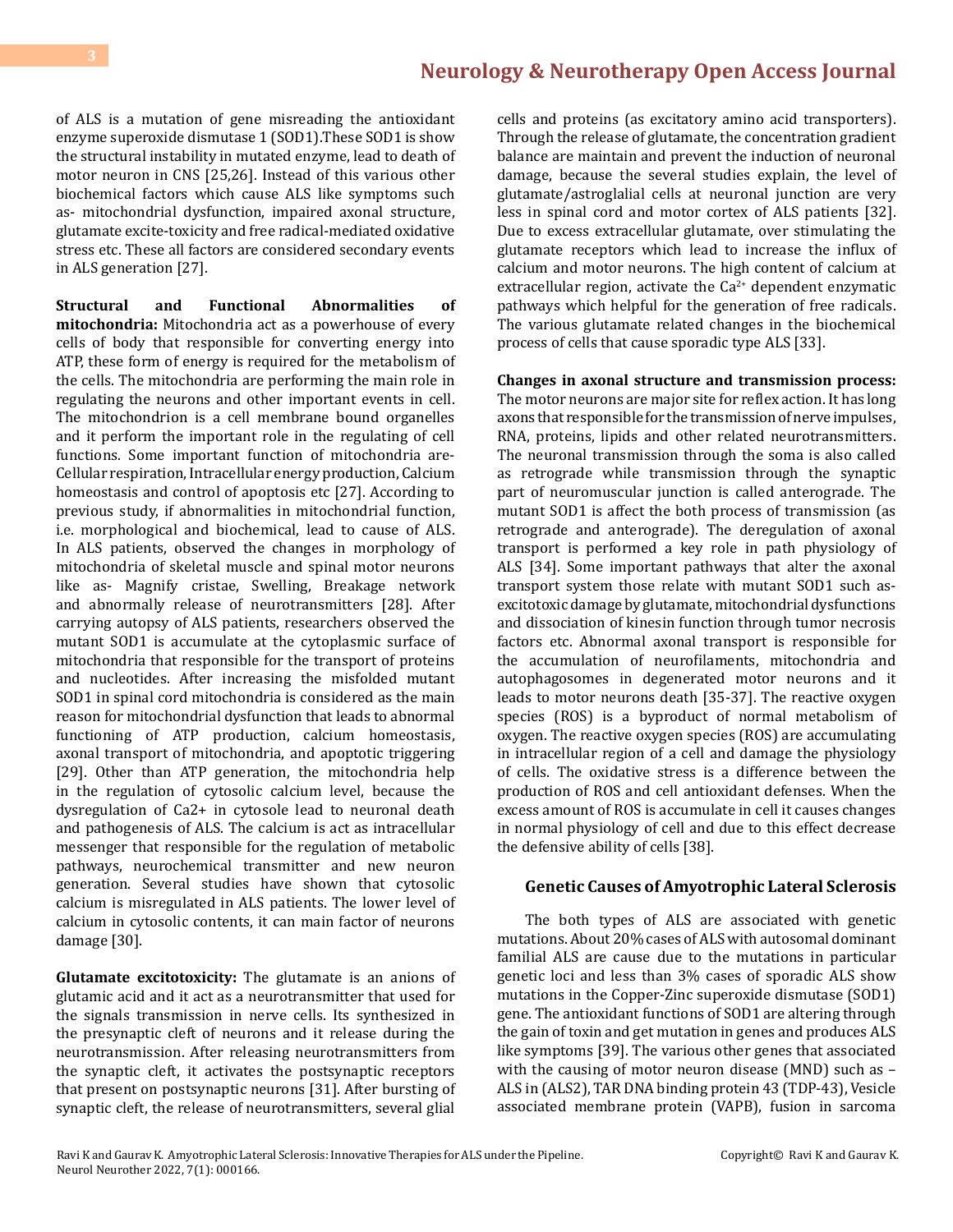(FUS), optineurin (OPTN), dynactin (DCTN1) etc [40-43]. Through the TARDBP mutation approx 5-10% cases are observed of FALS. Both TDP-43 and FUS mutations are show the 5% cases of FALS. Remaining 1% cases are observed by the ANG mutation. Approximately, 50–60% of FALS cases have mutations arising from the 19 genes that have been identified to date [44,45].

#### **Treatment of ALS**

Due to clinical and molecular anisomelia of Amyotropic lateral sclerosis and frontotemporal degenration (FTD), a very challenging task for development an effective therapy/ treatment. Some different cases, a common class of drugs like as selective serotonin reuptake inhibitors (SSRI) and antipsychotic drugs are useful for the management of mood and behavior [46,47]. Various drugs are used for the clinical trial but mostly decline under phase I to III clinical trials, recently several new potential drugs are being tested in phase I to III clinical trials [47].

At this time only two drugs are available, riluzole and Edaravone. In 1995, the riluzole was approved by the FDA for clinical use on ALS patients. The riluzole shown the 38.6% reduction in mortality rate and 35% improve the survival rate with 100 mg dose. The riluzole are specially show the neuroprotective effect and it mainly block the glutamate receptors [48]. Although it mostly block the voltage dependent Na+ channels and signal transduction events [49]. After that in 2017, a second drug (Edaravone) was approved for clinical use by FDA of USA. The edaravone is a neuroprotective agent that shown the antioxidant properties and prevent the progression of ALS events. In a doubleblind, placebo controlled, Phase 2 study using I.V. Edaravone therapy in ALS patients, Akimoto showed a decrease in primary endpoint in the Revised ALS Functional Rating Scale (ALSFRS-R) scores from baseline to 24 weeks after screening [50].

#### **Drugs on the Pipeline**

For finding new reliable medication for the treatment of different motor neurons diseases/ALS various clinical trials are progressed. Many different approved drugs that are used for the treatment of various diseases, currently, these drugs are used in clinical development for ALS.

**Triumeq:** The Triumeq is an antiretroviral drug that used in the treatment of HIV infection. The Triumeq is now investigated in a Phase IIa open-label study to determine its safety and tolerability in Motor Neuron Disease (MND)/ Amyotrophic Lateral Sclerosis (ALS) patients. [Clinicaltrial. gov NCT02868580] Observe under clinical trials, it is an integrate strand transfer and nucleotide reverse transcriptase inhibitors. After autopsy observation, the level of reverse transcriptase in serum of ALS patients was same as HIV infected patients [51].

**Tirasemtiv:** Mostly in ALS patients the muscles degeneration are common due to neuromuscular blockage, so researchers found a new medicine that improve the muscular functions and enhance physical activity. Tirasemtiv is a medicine that regulates muscles contraction because it enhances the calcium releasing rate from troponin C [52,53]. After showing to be safe and tolerable drug for ALS patients, FDA and EMA designated to be an orphan drug (ORPHA2999528). According to this, it's approved for phase III study called VITALITY-ALS at international level (Clinicaltrial.gov NCT02496767). The enrollment for this trial was ended in mid-2016 and results are expected in 2017. This clinical trial was essential for the estimation of longterm safety and tolerability among the patients.

**Arimoclomol:** Arimoclomol is a small hydroxylamine molecules that discovered by Hungarian researchers for treatment of diabetes, but after further clinical study researchers observe its shown to reduce protein aggregation and improve muscular functions in ALS patients [54]. The arimoclomol have multiple mechanisms of action and several evidences that reduce the level of protein aggregate in motor neurons because it able to increase the expression of chaperons Hsp 70 and Hsp90 which help in synthesis of new protein molecules. It has also shown beneficial effects in muscle denervation in the SOD transgenic ALS mice [Clinicaltrial.gov NCT00706147]. Finally, researchers evaluate the efficacy and safety of this drug after phase II trials but phase III randomized, placebo-controls, double blind trials are in pipeline [55].

**Ceftriaxone:** The Ceftriaxone is an antibiotic which belong to the third generation of cephalosporin category. It shown the neuroprotective effect because it's easily crosses the blood brain barrier (BBB) [56]. After clinical trials researchers proved that it induced the astrocytic glutamate transporter EAAT2 expression in humans, and GLT1 glutamate transporter expression in rodents, and we know that over expression of glutamate transporters can boost clearance of synaptic glutamate and protect from neuronal damages. Unfortunately, this compound did not show efficacy at Phase III clinical trials [57].

**RNS60:** The RNS60 is electro kinetically aqueous fluid that composed of 0.9% saline containing charge stabilized oxygen nano bubble based structure. In this fluid, active pharmaceutical ingredient absent, but it active against inflammation and neuronal damages therefore it's also a new option for the treatment of neuro-inflammatory and neurodegenerative disorders. This fluid is composed by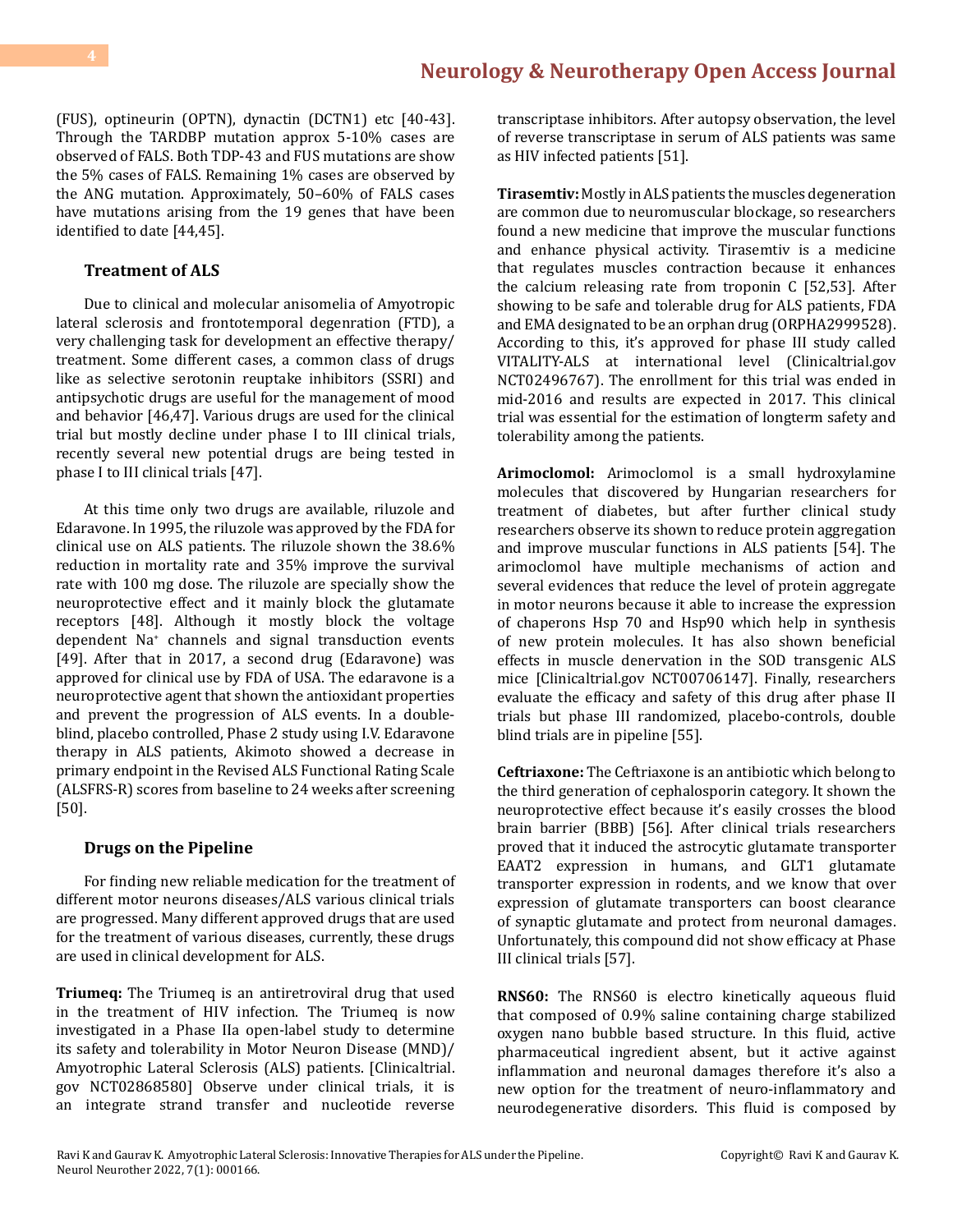water, sodium chloride and 55 ppm oxygen [58,59]. The researchers observed the beneficial effect of RNS60 in regulation of myelin. According to phase I clinical study, RNS60 has shown safety and tolerability in ALS patients after administration by IV and inhalation routes. (Clinicaltrial.gov NCT02525471)

**Cu(II)ATSM:** The mutation in metallo-protein Cu/Znsuperoxide dismutase (SOD1) and over expression of mutant SOD1 in animals are the main causes of familiar ALS. The SOD1 is an intermediate metal deficient state that contributes the main role in inducing ALS like symptoms [60]. The Cu(II)ATSM (diacetyl-bis (4-methylthiosemicarbazonato) copperII) is responsible for copper delivery into CNS and maintain the copper homeostasis in SOD1 transgenic mice resulting that improve the locomotors activity and enhance the survival time of an human/animal [61]. Because the deficiency of  $cu^{2+}$  in spinal cord shown the symptoms same as ALS patients. Collaborative Medicinal Development Pty Limited (US/Australian) has perform the clinical development of Cu(II)ATSM with a multicenter, open-label, phase I study of Cu(II)ATSM administered by oral route to patients that already suffer with MND/ALS. (Clinicaltrial.gov NCT02870634) Researcher were observed the beneficial effect of Cu(II)ATSM after phase I study on SOD1 animal models.

**Methylcobalamin:** It also used for the treatment of muscular atrophy and neuromuscular pain. It shows the protective effect against glutamate-induced cytotoxicity that affects the cortical neurons [62]. According to Eisai Co., Ltd. (Japan), clinical trial of this compound was finished and researchers observed the positive effect against MND/ALS. (Clinicaltrial. gov NCT00444613) The aim of this study was to investigate the efficacy and confirm the safety of high dose, 50 to 100 times the approved dose of methylcobalamin in ALS patients. After this clinical trial, induced the survival rate and reduced the neuronal damages and progression in ALS patients if daily administration [63]. Whenever, administered high dose of this compound to wobblers mouse motor neuron disease, results observed retardation in progression of MND and neuropathplogical changes. It was not sufficient for approval, so company withdraw it. Recently, Eisai is start further study for development with new strategies. A high dose of vitamin B12 derivative, Biotin is formulated for clinical trials. It's a water soluble form of vitamin B12 and the main goal of this trial to explore the safety of biotin for ALS patients. (Eudra CT Number: 2015- 005810-31)

# **Future Perspective**

The clinical and neuropath logical heterogeneity of ALS represents only the tip of the iceberg of these multifaceted diseases and many key issues remain to be completely

explained, such as main reason for the selective vulnerability of cell types like specific motor neurons compared to frontal and temporal neurons as well as the influence of exogenous and endogenous modifier factors that help in progression of disease. Still now, find no any suitable biomarkers that capable for accurate diagnose and predict disease progression. About 90% of patients are affected with ALS that adult-onset forms of unknown etiology [64,65]. Remaining 10% patients are suffered with genetic form of ALS. Other various factors are associated with progressive of this disease and influence the rate of progression has been identified.

There is a need to explore more clearly the incidence, nature, and progression of language changes in the ALS/MND and to establish the exact role that executive dysfunction has on language processing. For cognitive phenotyping in ALS study require a large no. of people for cohort study.

## **Discussion**

Clinical trial design changes may not only result in significant efficiency benefits and cost savings, but they may also broaden eligibility criteria and reduce the amount of time patients are exposed to ineffective medicines or placebo [66,67]. Given the high probability of failure in prior ALS clinical trials and the large number of intriguing therapies, it is vital that future studies are so well. Our proposed design changes might be a significant step forward, with the concepts serving as a model for future clinical studies in ALS using time-to-event outcomes [68].

Clinical and pathophysiologic heterogeneity are major factors in ALS clinical trials, making it difficult to identify therapy effects. We used individual risk profiles to quantify prognostic heterogeneity in clinical trials, and then used the risk profile as an eligibility criterion to decrease the found heterogeneity [69]. The risk profile, on the other hand, may be used to investigate between-trial variations and enhance between-study comparability, while its distribution can reveal the generalizability of trial results and aid in the development of a label for market approval [70]. Risk profiles can be employed in trial design to enhance randomization, investigate risk-based subgroup analyses, or boost statistical power as a covariate in the final analysis [71]. Clinical outcomes and survival time can be combined to improve the suggested design. These composite endpoints might provide researchers more information about the predicted treatment effect, lessen the impact of (informative) missing data, and help them make better decisions about whether to stop a study early or continue it [72]. Furthermore, the regulator's role may vary in the future when the focus shifts to intermediate goals such ALSFRS-R or respiratory function. In these situations, group-sequential designs, longer randomised follow-up, and information-based design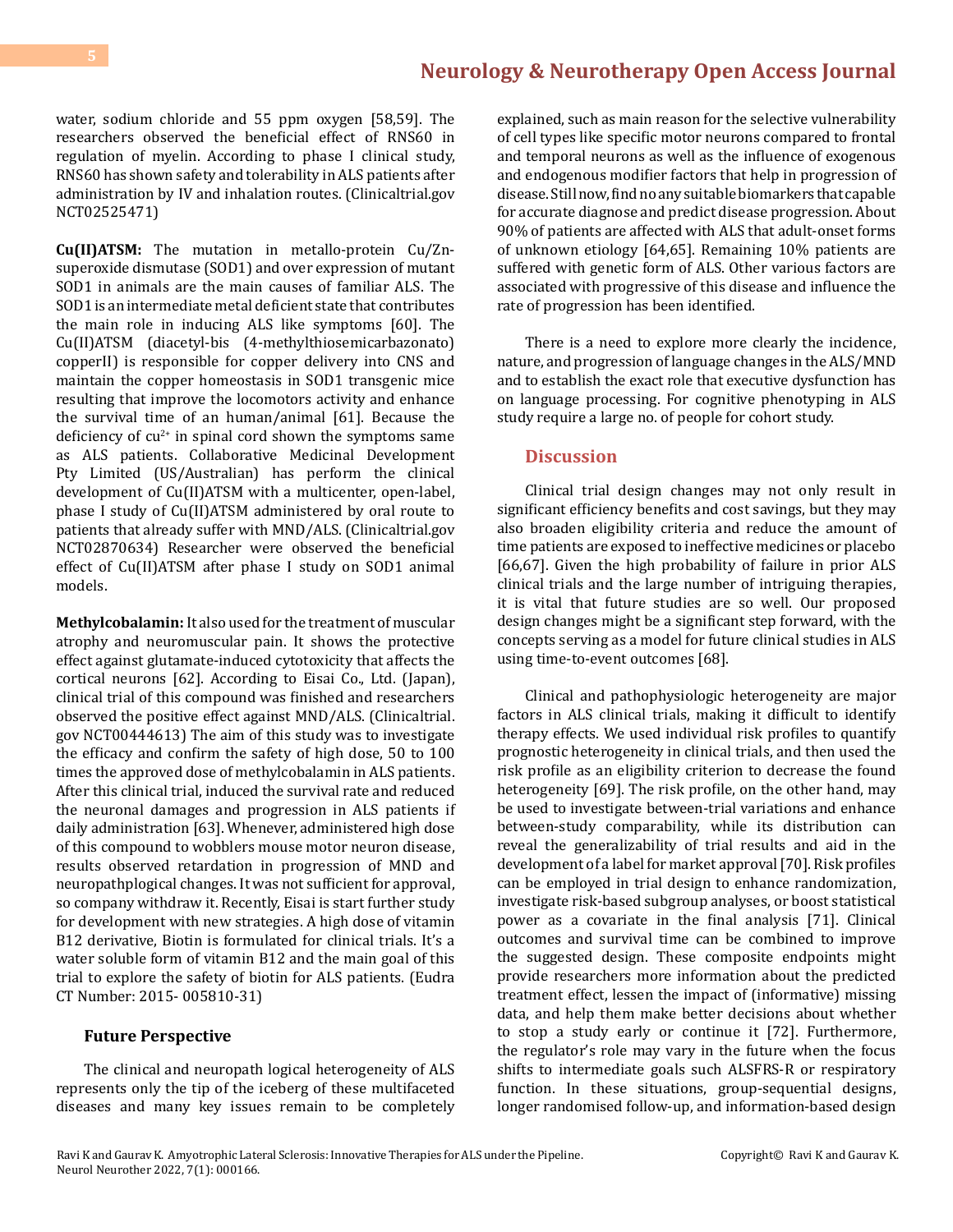may all be useful, and a continual interaction with regulatory agencies will be necessary to bring innovation to clinical trials in ALS [73-75].

# **Conclusion**

According to this review article, ALS is major neurodegenerative disease that also affects the motor neurons, both upper and lower motor neurons due to blocking the some associated pathways like as astrogliosis, microgliosis, mitochondrial dysfunction, defects in axonal transport and RNA binding protein processes. At this time, no any medicaments or therapies are available in market that completely cures of ALS like disorders. It's a greatest challenging work for those who working in MND drug discovery due to lack of validated targets and animal models. Recently, some private and public researches are working on ALS due to their great efforts currently several clinical trials ongoing to fight against ALS. Some researchers/ clinical trials are focused on development of diagnosing agents which exactly diagnose a causing agents and targeting sites. There are various research ongoing on cell based therapies to treat neuro motor disorders. We mention above some important drugs that are ongoing under clinical trials at this time. At present, more than 20 new drugs are under pipeline for ALS treatment. Although the great number of drugs currently in clinical trials have the main goal of protecting the motor neuron and modifying the course of the disease.

### **Acknowledgements**

I would like to thank Mr. Nitish for support and valuable comments. I am grateful to Dr. Sachin Tyagi for helpful advice and technical support.

# **Declaration of Interest**

The authors report no conflicts of interest. The authors alone are responsible for the content and writing of the paper.

#### **References**

- 1. [Rowland LP, Shneider NA \(2001\) Amyotrophic lateral](https://pubmed.ncbi.nlm.nih.gov/11386269/) [sclerosis. N Engl J Med 344\(22\): 1688-1700.](https://pubmed.ncbi.nlm.nih.gov/11386269/)
- 2. [Chalabi AA, Hardiman O \(2013\) The epidemiology of](https://pubmed.ncbi.nlm.nih.gov/24126629/) [ALS: a conspiracy of genes, environment and time. Nat](https://pubmed.ncbi.nlm.nih.gov/24126629/) [Rev Neurol 9\(11\): 617-628.](https://pubmed.ncbi.nlm.nih.gov/24126629/)
- 3. [Philips T, Rothstein JD \(2015\) Rodent models of](https://pubmed.ncbi.nlm.nih.gov/26344214/) [amyotrophic lateral sclerosis. Curr Protoc Pharmacol 69:](https://pubmed.ncbi.nlm.nih.gov/26344214/) [5.67.61-21.](https://pubmed.ncbi.nlm.nih.gov/26344214/)
- 4. [Taylor JP, Brown RH, Cleveland DW \(2016\) Decoding](https://pubmed.ncbi.nlm.nih.gov/27830784/) [ALS: from genes to mechanism. Nature 539\(7628\): 197-](https://pubmed.ncbi.nlm.nih.gov/27830784/)

[206.](https://pubmed.ncbi.nlm.nih.gov/27830784/)

- 5. [Morrice JR, Evans CYG, Shaw CA \(2018\) Animal models](https://pubmed.ncbi.nlm.nih.gov/30323119/) [of amyotrophic lateral sclerosis: a comparison of model](https://pubmed.ncbi.nlm.nih.gov/30323119/) validity. [Neural Regen Res 13\(12\): 2050-2054.](https://pubmed.ncbi.nlm.nih.gov/30323119/)
- 6. [Leigh PN, Abrahams S, Chalabi AA, Ampong MA, Goldstein](https://pubmed.ncbi.nlm.nih.gov/14645465/)  [LH, et al. \(2003\) The management of motor neurone](https://pubmed.ncbi.nlm.nih.gov/14645465/) [disease. J Neurol Neurosurg Psychiatry 74 \(4\): iv32-iv47.](https://pubmed.ncbi.nlm.nih.gov/14645465/)
- 7. [Ganesalingam J, Stahl D, Wijesekera L, Galtrey C, Shaw CE,](https://pubmed.ncbi.nlm.nih.gov/19771164/) [et al. \(2009\) Latent cluster analysis of ALS phenotypes](https://pubmed.ncbi.nlm.nih.gov/19771164/) [identifies prognostically differing groups. PLoS One](https://pubmed.ncbi.nlm.nih.gov/19771164/) [4\(9\): e7107.](https://pubmed.ncbi.nlm.nih.gov/19771164/)
- 8. [Neumann M, Sampathu DM, Kwong LK, Truax AC,](https://pubmed.ncbi.nlm.nih.gov/17023659/)  [Micsenyl MC, et al. \(2006\) Ubiquitinated TDP-43 in](https://pubmed.ncbi.nlm.nih.gov/17023659/)  [frontotemporal lobar degeneration and amyotrophic](https://pubmed.ncbi.nlm.nih.gov/17023659/) [lateral sclerosis. Science 314\(5796\): 130-133.](https://pubmed.ncbi.nlm.nih.gov/17023659/)
- 9. [Worms PM \(2001\) The epidemiology of motor neuron](https://pubmed.ncbi.nlm.nih.gov/11676986/) [diseases: A review of recent studies. J Neurol Sci 191\(1-](https://pubmed.ncbi.nlm.nih.gov/11676986/) [2\): 3-9.](https://pubmed.ncbi.nlm.nih.gov/11676986/)
- 10. [Sejvar JJ, Holman RC, Bresee JS, Kochanek KD, Schonberger](https://pubmed.ncbi.nlm.nih.gov/15990445/) [LB \(2005\) Amyotrophic lateral sclerosis mortality in the](https://pubmed.ncbi.nlm.nih.gov/15990445/)  [United States, 1979–2001. Neuroepidemiology 25\(3\):](https://pubmed.ncbi.nlm.nih.gov/15990445/) [144-152.](https://pubmed.ncbi.nlm.nih.gov/15990445/)
- 11. [Morozova N, Weisskopf MG, McCullough ML, Munger](https://pubmed.ncbi.nlm.nih.gov/18300717/)  [KL, Calle EE, et al. \(2008\) Diet and amyotrophic lateral](https://pubmed.ncbi.nlm.nih.gov/18300717/)  [sclerosis. Epidemiology 19\(2\): 324-337.](https://pubmed.ncbi.nlm.nih.gov/18300717/)
- 12. [Yu Y, Hayashi S, Cai X, Fang C, Shi W, et al. \(2014\) Pu](https://www.hindawi.com/journals/bmri/2014/254680/)[erh tea extract induces the degradation of FET family](https://www.hindawi.com/journals/bmri/2014/254680/) [proteins involved in the pathogenesis of amyotrophic](https://www.hindawi.com/journals/bmri/2014/254680/)  [lateral sclerosis. Biomed Res Int pp: 1-12.](https://www.hindawi.com/journals/bmri/2014/254680/)
- 13. [Weisskopf MG \(2014\) Formaldehyde exposure and](https://hero.epa.gov/hero/index.cfm/reference/details/reference_id/5937693) [amyotrophic lateral sclerosis. In: Enironmental and](https://hero.epa.gov/hero/index.cfm/reference/details/reference_id/5937693)  [Molecular Mutagensis. United states environmental](https://hero.epa.gov/hero/index.cfm/reference/details/reference_id/5937693)  [protection agency 55: 525.](https://hero.epa.gov/hero/index.cfm/reference/details/reference_id/5937693)
- 14. [Savolainen KM, Loikkanen J, Eerikäinen S, Naarala J](https://pubmed.ncbi.nlm.nih.gov/10022280/)  [\(1998\) Interactions of excitatory neurotransmitters](https://pubmed.ncbi.nlm.nih.gov/10022280/) [and xenobiotics in excitotoxicity and oxidative stress:](https://pubmed.ncbi.nlm.nih.gov/10022280/) [Glutamate and lead. Toxicol Lett 102-103: 363-367.](https://pubmed.ncbi.nlm.nih.gov/10022280/)
- 15. [Vinceti M, Bonvicini F, Rothman KJ, Vescovi L, Wang](https://ehjournal.biomedcentral.com/articles/10.1186/1476-069X-9-77)  [F \(2010\) The relation between amyotrophic lateral](https://ehjournal.biomedcentral.com/articles/10.1186/1476-069X-9-77)  [sclerosis and inorganic selenium in drinking water: a](https://ehjournal.biomedcentral.com/articles/10.1186/1476-069X-9-77) [population-based case-control study. Environmental](https://ehjournal.biomedcentral.com/articles/10.1186/1476-069X-9-77)  [Health 9: 77.](https://ehjournal.biomedcentral.com/articles/10.1186/1476-069X-9-77)
- 16. [Malek AM, Barchowsky A, Bowser R, Youk A, Talbott](https://pubmed.ncbi.nlm.nih.gov/22819005/)  [EO \(2012\) Pesticide exposure as a risk factor for](https://pubmed.ncbi.nlm.nih.gov/22819005/) [amyotrophic lateral sclerosis: a meta-analysis of](https://pubmed.ncbi.nlm.nih.gov/22819005/)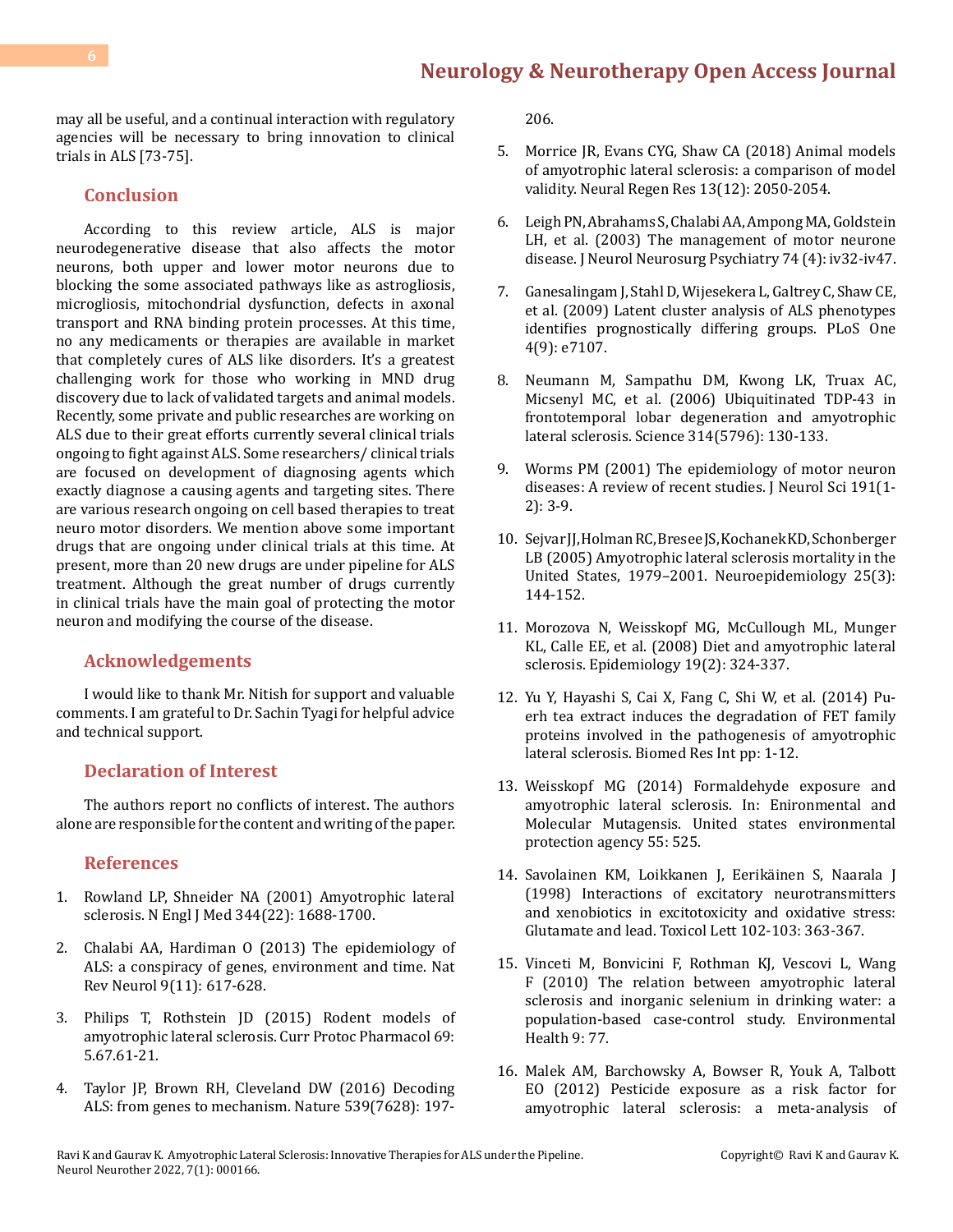[epidemiological studies: pesticide exposure as a risk](https://pubmed.ncbi.nlm.nih.gov/22819005/) [factor for ALS. Environ Res 117: 112-119.](https://pubmed.ncbi.nlm.nih.gov/22819005/)

- 17. [Wang W, Zhang F, Li L, Tang F, Siedlak SL, et al.](https://pubmed.ncbi.nlm.nih.gov/25416777/) [\(2015\) MFN2 couples glutamate excitotoxicity and](https://pubmed.ncbi.nlm.nih.gov/25416777/) [mitochondrial dysfunction in motor neurons. J Biol](https://pubmed.ncbi.nlm.nih.gov/25416777/) [Chem 290\(1\): 168-182.](https://pubmed.ncbi.nlm.nih.gov/25416777/)
- 18. [Chen YZ, Bennett CL, Huynh HM, Blair IP, Puls I, et al.](https://www.sciencedirect.com/science/article/pii/S0002929707628407) [\(2004\) DNA/RNA helicase gene mutations in a form](https://www.sciencedirect.com/science/article/pii/S0002929707628407) [of juvenile amyotrophic lateral sclerosis \(ALS4\). AJHG](https://www.sciencedirect.com/science/article/pii/S0002929707628407) [74\(6\): 1128-1135.](https://www.sciencedirect.com/science/article/pii/S0002929707628407)
- 19. [Turner MR, Wotton C, Talbot K, Goldacre MJ \(2012\)](https://pubmed.ncbi.nlm.nih.gov/22072701/) [Cardiovascular fitness as a risk factor for amyotrophic](https://pubmed.ncbi.nlm.nih.gov/22072701/) [lateral sclerosis: Indirect evidence from record linkage](https://pubmed.ncbi.nlm.nih.gov/22072701/) [study. J Neurol Neurosurg Psychiatry 83\(4\): 395-398.](https://pubmed.ncbi.nlm.nih.gov/22072701/)
- 20. [Martínez -Sámano J, Torres-Durán PV, Juárez-Oropeza](https://pubmed.ncbi.nlm.nih.gov/22560984/) [MA, Verdugo-Díaz L \(2012\) Effect of acute extremely](https://pubmed.ncbi.nlm.nih.gov/22560984/) [low frequency electromagnetic field exposure on the](https://pubmed.ncbi.nlm.nih.gov/22560984/) [antioxidant status and lipid levels in rat brain. Arch Med](https://pubmed.ncbi.nlm.nih.gov/22560984/) [Res 43\(3\):183-189.](https://pubmed.ncbi.nlm.nih.gov/22560984/)
- 21. [Zhou H, Chen G, Chen C, Yu Y, Xu Z \(2012\) Association](https://pubmed.ncbi.nlm.nih.gov/23189129/) [between extremely low-frequency electromagnetic](https://pubmed.ncbi.nlm.nih.gov/23189129/) [fields occupations and amyotrophic lateral sclerosis: A](https://pubmed.ncbi.nlm.nih.gov/23189129/) [meta-analysis. PLoS One 7\(11\): e48354.](https://pubmed.ncbi.nlm.nih.gov/23189129/)
- 22. [Veldink JH, Kalmijn S, Groeneveld GJ, Wunderink W,](https://pubmed.ncbi.nlm.nih.gov/16648143/) [Koster A, et al. \(2007\) Intake of polyunsaturated fatty](https://pubmed.ncbi.nlm.nih.gov/16648143/) [acids and Vitamin E reduces the risk of developing](https://pubmed.ncbi.nlm.nih.gov/16648143/) [amyotrophic lateral sclerosis. J Neurol Neurosurg](https://pubmed.ncbi.nlm.nih.gov/16648143/) [Psychiatry 78\(4\): 367-371.](https://pubmed.ncbi.nlm.nih.gov/16648143/)
- 23. [Wijesekera LC, Leigh PN \(2009\) Amyotrophic lateral](https://ojrd.biomedcentral.com/track/pdf/10.1186/1750-1172-4-3.pdf) [sclerosis. Orphanet J Rare Dis 4\(3\): 22.](https://ojrd.biomedcentral.com/track/pdf/10.1186/1750-1172-4-3.pdf)
- 24. Vulpian A (1886) Maladies du système nerveux (moelle épinière). Paris: Octave Dion 2: 346.
- 25. [Ivanova MI, Sievers SA, Guenther EL, Johnson LM,](https://pubmed.ncbi.nlm.nih.gov/24344300/) [Winkler DD, et al. \(2014\) Aggregation-triggering](https://pubmed.ncbi.nlm.nih.gov/24344300/) [segments of SOD1 fibril formation support a common](https://pubmed.ncbi.nlm.nih.gov/24344300/) [pathway for familial and sporadic ALS. Proc Natl Acad](https://pubmed.ncbi.nlm.nih.gov/24344300/) [Sci USA 111\(1\): 197-201.](https://pubmed.ncbi.nlm.nih.gov/24344300/)
- 26. [Pasinelli P, Belford ME, Lennon N, Bacskai BJ, Hyman BT,](https://pubmed.ncbi.nlm.nih.gov/15233914/) [et al. \(2004\) Amyotrophic lateral sclerosis-associated](https://pubmed.ncbi.nlm.nih.gov/15233914/) [SOD1 mutant proteins bind and aggregate with Bcl-2 in](https://pubmed.ncbi.nlm.nih.gov/15233914/) [spinal cord mitochondria. Neuron 43\(1\): 19-30.](https://pubmed.ncbi.nlm.nih.gov/15233914/)
- 27. [Forsberg K, Andersen PM, Marklund SL, Brännström](https://pubmed.ncbi.nlm.nih.gov/21287393/) [T \(2011\) Glial nuclear aggregates of superoxide](https://pubmed.ncbi.nlm.nih.gov/21287393/) [dismutase-1 are regularly present in patients with](https://pubmed.ncbi.nlm.nih.gov/21287393/) [amyotrophic lateral sclerosis. Acta Neuropathol 121\(5\):](https://pubmed.ncbi.nlm.nih.gov/21287393/) [623-634.](https://pubmed.ncbi.nlm.nih.gov/21287393/)
- 28. [Boillée S, Vande Velde C, Cleveland DW \(2006\) ALS:](https://pubmed.ncbi.nlm.nih.gov/17015226/) [A disease of motor neurons and their nonneuronal](https://pubmed.ncbi.nlm.nih.gov/17015226/)  [neighbors. Neuron 52\(1\): 39-59.](https://pubmed.ncbi.nlm.nih.gov/17015226/)
- 29. [Liu J, Lillo C, Jonsson PA, Vande Velde C, Ward CM, et al.](https://pubmed.ncbi.nlm.nih.gov/15233913/) [\(2004\) Toxicity of familial ALS-linked SOD1 mutants](https://pubmed.ncbi.nlm.nih.gov/15233913/)  [from selective recruitment to spinal mitochondria.](https://pubmed.ncbi.nlm.nih.gov/15233913/) [Neuron 43\(1\): 5-17.](https://pubmed.ncbi.nlm.nih.gov/15233913/)
- 30. [Beers DR, Ho BK, Siklós L, Alexianu ME, Mosier DR,](https://pubmed.ncbi.nlm.nih.gov/11701753/)  [et al. \(2001\) Parvalbumin overexpression alters](https://pubmed.ncbi.nlm.nih.gov/11701753/) [immunemediated increases in intracellular calcium, and](https://pubmed.ncbi.nlm.nih.gov/11701753/) [delays disease onset in a transgenic model of familial](https://pubmed.ncbi.nlm.nih.gov/11701753/)  [amyotrophic lateral sclerosis. J Neurochem 79\(3\): 499-](https://pubmed.ncbi.nlm.nih.gov/11701753/) [509.](https://pubmed.ncbi.nlm.nih.gov/11701753/)
- 31. [Shigeri Y, Seal RP, Shimamoto K \(2004\) Molecular](https://pubmed.ncbi.nlm.nih.gov/15210307/)  [pharmacology of glutamate transporters, EAATs and](https://pubmed.ncbi.nlm.nih.gov/15210307/)  [VGLUTs. Brain Res Rev 45\(3\): 250-265.](https://pubmed.ncbi.nlm.nih.gov/15210307/)
- 32. [Trotti D, Rolfs A, Danbolt NC, Brown RH, Hediger MA](https://pubmed.ncbi.nlm.nih.gov/10321246/)  [\(1999\) SOD1 mutants linked to amyotrophic lateral](https://pubmed.ncbi.nlm.nih.gov/10321246/)  [sclerosis selectively inactivate a glial glutamate](https://pubmed.ncbi.nlm.nih.gov/10321246/)  [transporter. Nat Neurosci 2\(5\): 427-433.](https://pubmed.ncbi.nlm.nih.gov/10321246/)
- 33. [Ferraiuolo L, Kirby J, Grierson AJ, Sendtner M, Shaw PJ](https://pubmed.ncbi.nlm.nih.gov/22051914/) [\(2011\) Molecular pathways of motor neuron injury in](https://pubmed.ncbi.nlm.nih.gov/22051914/) [amyotrophic lateral sclerosis. Nat Rev Neurol 7\(11\):](https://pubmed.ncbi.nlm.nih.gov/22051914/) [616-630.](https://pubmed.ncbi.nlm.nih.gov/22051914/)
- 34. [Kabashi E, Bercier V, Lissouba A, Liao M, Brustein E, et](https://pubmed.ncbi.nlm.nih.gov/21829392/)  [al. \(2011\) FUS and TARDBP but not SOD1 interact in](https://pubmed.ncbi.nlm.nih.gov/21829392/) [genetic models of amyotrophic lateral sclerosis. PLoS](https://pubmed.ncbi.nlm.nih.gov/21829392/) [Genet 7\(8\): e1002214.](https://pubmed.ncbi.nlm.nih.gov/21829392/)
- 35. [De Vos K, Severin F, Van Herreweghe F, Vancompernolle](https://pubmed.ncbi.nlm.nih.gov/10851018/) [K, Goossens V, et al. \(2000\) Tumor necrosis factor](https://pubmed.ncbi.nlm.nih.gov/10851018/) [induces hyperphosphorylation of kinesin light chain and](https://pubmed.ncbi.nlm.nih.gov/10851018/)  [inhibits kinesin-mediated transport of mitochondria. J](https://pubmed.ncbi.nlm.nih.gov/10851018/) [Cell Biol 149\(6\): 1207-1214.](https://pubmed.ncbi.nlm.nih.gov/10851018/)
- 36. [Ikenaka K, Katsuno M, Kawai K, Ishigaki S, Tanaka F, et al.](https://pubmed.ncbi.nlm.nih.gov/22312314/)  [\(2012\) Disruption of axonal transport in motor neuron](https://pubmed.ncbi.nlm.nih.gov/22312314/) [diseases. Int J Mol Sci 13\(1\): 1225-1238.](https://pubmed.ncbi.nlm.nih.gov/22312314/)
- 37. [Kiaei M, Kipiani K, Calingasan NY, Wille E, Chen J, et](https://pubmed.ncbi.nlm.nih.gov/17362932/)  [al. \(2007\) Matrix metalloproteinase-9 regulates TNF](https://pubmed.ncbi.nlm.nih.gov/17362932/)[alpha and FasL expression in neuronal, glial cells and](https://pubmed.ncbi.nlm.nih.gov/17362932/)  [its absence extends life in a transgenic mouse model of](https://pubmed.ncbi.nlm.nih.gov/17362932/) [amyotrophic lateral sclerosis. Exp Neurol 205\(1\): 74-81.](https://pubmed.ncbi.nlm.nih.gov/17362932/)
- 38. [Forsberg K, Andersen PM, Marklund SL, Brännström](https://pubmed.ncbi.nlm.nih.gov/21287393/)  [T \(2011\) Glial nuclear aggregates of superoxide](https://pubmed.ncbi.nlm.nih.gov/21287393/)  [dismutase-1 are regularly present in patients with](https://pubmed.ncbi.nlm.nih.gov/21287393/)  [amyotrophic lateral sclerosis. Acta Neuropathol 121\(5\):](https://pubmed.ncbi.nlm.nih.gov/21287393/) [623-634.](https://pubmed.ncbi.nlm.nih.gov/21287393/)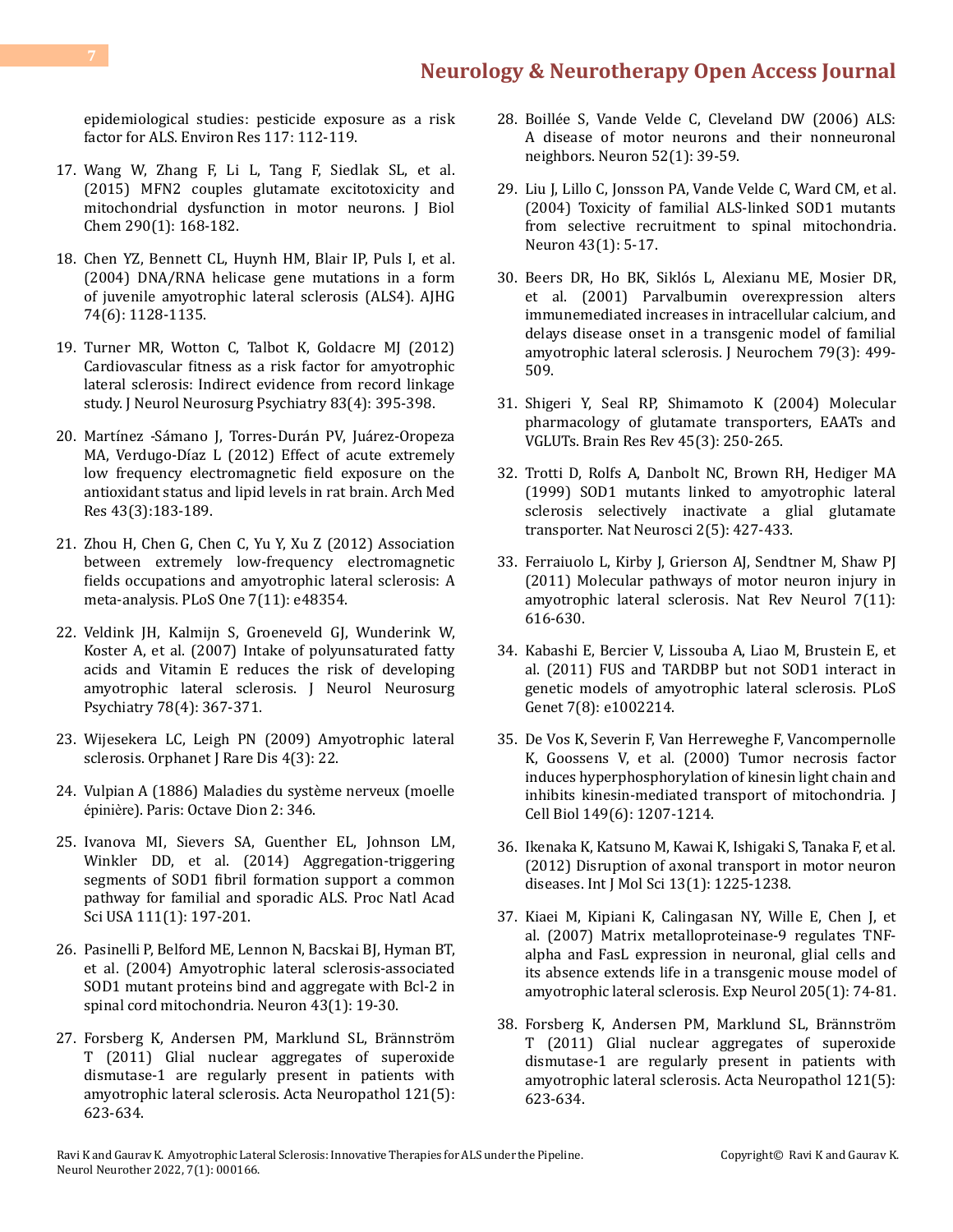- 39. [Shaw PJ \(2005\) Molecular and cellular pathways of](https://pubmed.ncbi.nlm.nih.gov/16024877/) [neurodegeneration in motor neurone disease. J Neurol](https://pubmed.ncbi.nlm.nih.gov/16024877/) [Neurosurg Psychiatry 76\(8\): 1046-1057.](https://pubmed.ncbi.nlm.nih.gov/16024877/)
- 40. [Hadano S, Hand CK, Osuga H, Yanagisawa Y, Otomo A, et](https://pubmed.ncbi.nlm.nih.gov/11586298/) [al. \(2001\) A gene encoding a putative GTPase regulator](https://pubmed.ncbi.nlm.nih.gov/11586298/) [is mutated in familial amyotrophic lateral sclerosis 2. Nat](https://pubmed.ncbi.nlm.nih.gov/11586298/) [Genet 29\(2\): 166-173.](https://pubmed.ncbi.nlm.nih.gov/11586298/)
- 41. [Munch C, Sedlmeier R, Meyer T, Homberg V, Sperfeld](https://pubmed.ncbi.nlm.nih.gov/15326253/) [AD, et al. \(2004\) Point mutations of the p150 subunit of](https://pubmed.ncbi.nlm.nih.gov/15326253/) [dynactin \(DCTN1\) gene in ALS. Neurology 63\(4\): 724-](https://pubmed.ncbi.nlm.nih.gov/15326253/) [726.](https://pubmed.ncbi.nlm.nih.gov/15326253/)
- 42. [Chiò A, Borghero G, Pugliatti M, Ticca A, Calvo A, et al.](https://pubmed.ncbi.nlm.nih.gov/21220647/) [\(2011\) Large proportion of amyotrophic lateral sclerosis](https://pubmed.ncbi.nlm.nih.gov/21220647/) [cases in Sardinia due to a single founder mutation of the](https://pubmed.ncbi.nlm.nih.gov/21220647/) [TARDBP gene. Arch Neurol 68\(5\): 594-598.](https://pubmed.ncbi.nlm.nih.gov/21220647/)
- 43. [Corrado L, Del Bo R, Castellotti B, Ratti A, Cereda C, et al.](https://pubmed.ncbi.nlm.nih.gov/19861302/) [\(2010\) Mutations of FUS gene in sporadic amyotrophic](https://pubmed.ncbi.nlm.nih.gov/19861302/) [lateral sclerosis. J Med Genet 47\(3\): 190-194.](https://pubmed.ncbi.nlm.nih.gov/19861302/)
- 44. [Alavi A, Khani M, Nafissi S, Shamshiri H, Elahi E \(2014\) An](https://pubmed.ncbi.nlm.nih.gov/25729540/) [Iranian familial amyotrophic lateral sclerosis pedigree](https://pubmed.ncbi.nlm.nih.gov/25729540/) [with p.Val48Phe causing mutation in SOD1: A genetic](https://pubmed.ncbi.nlm.nih.gov/25729540/) [and clinical report. Iran J Basic Med Sci 17\(10\): 735-739.](https://pubmed.ncbi.nlm.nih.gov/25729540/)
- 45. [Kiernan MC, Vucic S, Cheah BC, Turner MR, Eisen A, et al.](https://www.thelancet.com/journals/lancet/article/PIIS0140-6736(10)61156-7/fulltext) [\(2011\) Amyotrophic lateral sclerosis. Lancet 377\(9769\):](https://www.thelancet.com/journals/lancet/article/PIIS0140-6736(10)61156-7/fulltext) [942-955.](https://www.thelancet.com/journals/lancet/article/PIIS0140-6736(10)61156-7/fulltext)
- 46. [Devenney E, Vucic S, Hodges JR, Kiernan MC \(2015\)](https://pubmed.ncbi.nlm.nih.gov/25865485/) [Motor neuron disease frontotemporal dementia: a](https://pubmed.ncbi.nlm.nih.gov/25865485/) [clinical continuum. Expert Rev Neurother 15\(5\): 509-](https://pubmed.ncbi.nlm.nih.gov/25865485/) [522.](https://pubmed.ncbi.nlm.nih.gov/25865485/)
- 47. [Boxer AL, Gold M, Huey E, Gao FB, Burton EA, et](https://pubmed.ncbi.nlm.nih.gov/23043900/) [al. \(2013\) Frontotemporal degeneration, the next](https://pubmed.ncbi.nlm.nih.gov/23043900/) [therapeutic frontier: molecules and animal models](https://pubmed.ncbi.nlm.nih.gov/23043900/) [for frontotemporal degeneration drug development.](https://pubmed.ncbi.nlm.nih.gov/23043900/) [Alzheimers Dement 9\(2\): 176-188.](https://pubmed.ncbi.nlm.nih.gov/23043900/)
- 48. [Hochgrafe K, Sydow A, Matenia D, Cadinu D, Konen S, et al.](https://pubmed.ncbi.nlm.nih.gov/25958115/) [\(2015\) Preventive methylene blue treatment preserves](https://pubmed.ncbi.nlm.nih.gov/25958115/) [cognition in mice expressing full-length proaggregant](https://pubmed.ncbi.nlm.nih.gov/25958115/) [human Tau. Acta Neuropathol Commun 3: 25.](https://pubmed.ncbi.nlm.nih.gov/25958115/)
- 49. [Dharmadasa T, Kiernan MC \(2018\) Riluzole, disease](https://www.thelancet.com/journals/laneur/article/PIIS1474-4422(18)30091-7/) [stage and survival in ALS. Lancet Neurol 17\(5\): 385-386.](https://www.thelancet.com/journals/laneur/article/PIIS1474-4422(18)30091-7/)
- 50. [Cheah BC, Vucic S, Krishnan AV, Kiernan MC \(2010\)](https://pubmed.ncbi.nlm.nih.gov/20377511/) [Riluzole, neuroprotection and amyotrophic lateral](https://pubmed.ncbi.nlm.nih.gov/20377511/) [sclerosis. Curr Med Chem 17\(18\): 1942-1999.](https://pubmed.ncbi.nlm.nih.gov/20377511/)
- 51. [Writing G, Edaravone ALSSG \(2017\) Safety and efficacy](https://pubmed.ncbi.nlm.nih.gov/28522181/) [of edaravone in well defined patients with amyotrophic](https://pubmed.ncbi.nlm.nih.gov/28522181/)

[lateral sclerosis: a randomised, doubleblind, placebo](https://pubmed.ncbi.nlm.nih.gov/28522181/)[controlled trial. Lancet Neurol 16\(7\): 505-512.](https://pubmed.ncbi.nlm.nih.gov/28522181/)

- 52. [McCormick AL, Brown RH, Cudkowicz ME \(2008\)](https://pubmed.ncbi.nlm.nih.gov/18209202/) [Quantification of reverse transcriptase in ALS and](https://pubmed.ncbi.nlm.nih.gov/18209202/)  [elimination of a novel retroviral candidate. Neurology](https://pubmed.ncbi.nlm.nih.gov/18209202/)  [70\(4\): 278-283.](https://pubmed.ncbi.nlm.nih.gov/18209202/)
- 53. [Hwee DT, Kennedy A, Ryans J, Russell AJ, Jia Z \(2014\) Fast](https://journals.plos.org/plosone/article/file?id=10.1371/journal.pone.0096921&type=printable)  [skeletal muscle troponin activator tirasemtiv increases](https://journals.plos.org/plosone/article/file?id=10.1371/journal.pone.0096921&type=printable) muscle function and performance in the B6SIL-[SOD1G93A ALS mouse model. PLoS One 9\(5\): e96921.](https://journals.plos.org/plosone/article/file?id=10.1371/journal.pone.0096921&type=printable)
- 54. [Shefner JM, Watson ML, Meng L, Wolff AA, Neals/](https://pubmed.ncbi.nlm.nih.gov/23952636/) [Cytokinetics Study Team \(2013\) A study to evaluate](https://pubmed.ncbi.nlm.nih.gov/23952636/)  [safety and tolerability of repeated doses of tirasemtiv in](https://pubmed.ncbi.nlm.nih.gov/23952636/)  [patients with amyotrophic lateral sclerosis. Amyotroph](https://pubmed.ncbi.nlm.nih.gov/23952636/)  [Lateral Scler Frontotemporal Degener 14\(7-8\): 574-581.](https://pubmed.ncbi.nlm.nih.gov/23952636/)
- 55. [Kieran D, Kalmar B, Dick JR, Riddoch-Contreras J,](https://pubmed.ncbi.nlm.nih.gov/15034571/) [Burnstock G, et al. \(2014\) Treatment with arimoclomol,](https://pubmed.ncbi.nlm.nih.gov/15034571/)  [a coinducer of heat shock proteins, delays disease](https://pubmed.ncbi.nlm.nih.gov/15034571/) [progression in ALS mice. Nat Med. 10\(4\): 402-405.](https://pubmed.ncbi.nlm.nih.gov/15034571/)
- 56. [Benatar M, Wuu J, Andersen PM, Atassi N, David W, et al.](https://pubmed.ncbi.nlm.nih.gov/29367439/)  [\(2018\) Randomized, double-blind, placebo-controlled](https://pubmed.ncbi.nlm.nih.gov/29367439/)  [trial of arimoclomol in rapidly progressive SOD1 ALS.](https://pubmed.ncbi.nlm.nih.gov/29367439/)  [Neurology 90\(7\): e565-e574.](https://pubmed.ncbi.nlm.nih.gov/29367439/)
- 57. [Liscic RM, Alberici A, Cairns NJ, Romano M, Buratti E](https://pubmed.ncbi.nlm.nih.gov/32487123/)  [\(2020\) From basic research to the clinic: innovative](https://pubmed.ncbi.nlm.nih.gov/32487123/) [therapies for ALS and FTD in the pipeline. Molecular](https://pubmed.ncbi.nlm.nih.gov/32487123/)  [Neurodegeneration 15\(1\): 31.](https://pubmed.ncbi.nlm.nih.gov/32487123/)
- 58. [Cudkowicz ME, Titus S, Kearney M, Yu H, Sherman](https://pubmed.ncbi.nlm.nih.gov/25297012/)  [A, et al. \(2014\) Safety and efficacy of ceftriaxone for](https://pubmed.ncbi.nlm.nih.gov/25297012/) [amyotrophic lateral sclerosis: a multi-stage, randomised,](https://pubmed.ncbi.nlm.nih.gov/25297012/) [double-blind, placebo-controlled trial. Lancet Neurol](https://pubmed.ncbi.nlm.nih.gov/25297012/)  [13\(11\): 1083-1091.](https://pubmed.ncbi.nlm.nih.gov/25297012/)
- 59. [Khasnavis S, Jana A, Roy A, Mazumder M, Bhushan B, et al.](https://pubmed.ncbi.nlm.nih.gov/22753407/)  [\(2012\) Suppression of nuclear factor-kappaB activation](https://pubmed.ncbi.nlm.nih.gov/22753407/)  [and inflammation in microglia by physically modified](https://pubmed.ncbi.nlm.nih.gov/22753407/) [saline. J Biol Chem 287\(35\): 29529-29542.](https://pubmed.ncbi.nlm.nih.gov/22753407/)
- 60. [Choi S, Yu E, Kim DS, Sugimori M, Llinás RR, et al.](https://pubmed.ncbi.nlm.nih.gov/25742953/)  [\(2015\) RNS60, a charge-stabilized nanostructure saline](https://pubmed.ncbi.nlm.nih.gov/25742953/)  [alters Xenopus Laevis oocyte biophysical membrane](https://pubmed.ncbi.nlm.nih.gov/25742953/) [properties by enhancing mitochondrial ATP production.](https://pubmed.ncbi.nlm.nih.gov/25742953/) [Physiol Rep 3\(3\): e12261.](https://pubmed.ncbi.nlm.nih.gov/25742953/)
- 61. [Hilton JB, White AR, Crouch PJ \(2015\) Metal-deficient](https://pubmed.ncbi.nlm.nih.gov/25754173/)  SOD1 in amyotrophic lateral sclerosis. J Mol Med (Berl) [93\(5\): 481-487.](https://pubmed.ncbi.nlm.nih.gov/25754173/)
- 62. [Williams JR, Trias E, Beilby PR, Lopez NI, Labut EM, et al.](https://pubmed.ncbi.nlm.nih.gov/26826269/)  [\(2016\) Copper delivery to the CNS by CuATSM effectively](https://pubmed.ncbi.nlm.nih.gov/26826269/)